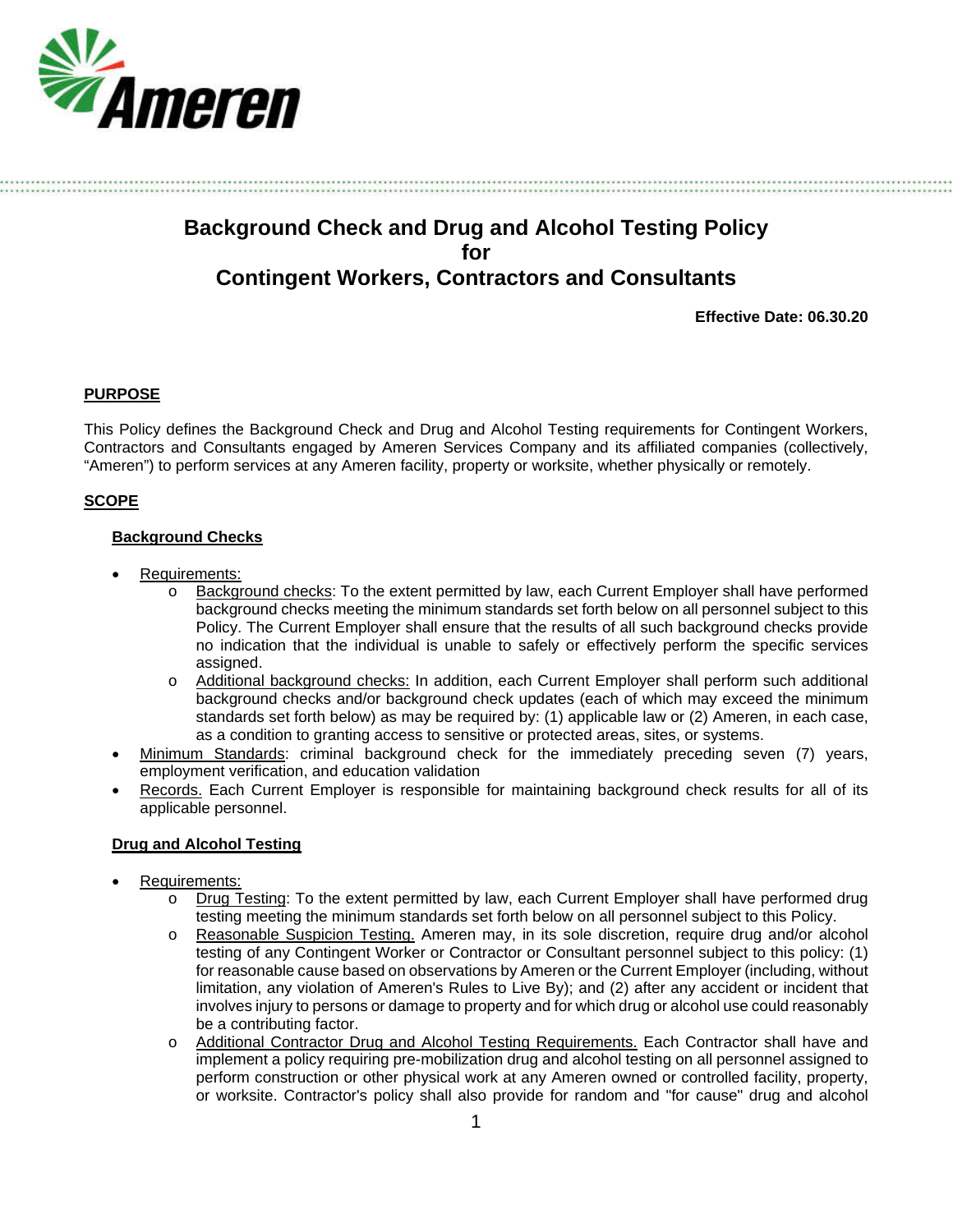testing of personnel while present at such Ameren location and shall meet each of the other requirements of Ameren's Contractor Drug Testing and Substance Abuse Policy (ADM3207).

÷.

- o Refusal. In the event a Current Employer or any applicable personnel refuse any drug or alcohol test required under this Policy, each such person's access to Ameren property and systems will be immediately terminated and they shall not be permitted to perform future services or work for Ameren without Ameren's prior written consent.
- o Minimum Drug Test Requirements: Negative results on a five (5) panel test, except as required by law (i.e., DOT), Ameren policy or contract.
- o Records. Each Current Employer is responsible for maintaining drug and alcohol test results for all of its applicable personnel.

#### **PERSONS AFFECTED**

• This policy applies to all Contingent Workers, Contractors, Consultants, and each of their respective employees, subcontractors and sub-consultants, engaged to perform services at any Ameren owned or controlled facility, property or worksite, whether physically or remotely, except the Callaway Energy Center (CEC). The CEC has separate policies governing background checks and drug testing requirements for Contingent Workers, Contractors and Consultants.

#### **DEFINITIONS**

**Consultant** – means a third party entity (other than a Contractor) engaged by Ameren to perform services as an independent contractor at any Ameren facility, property or worksite, whether physically or remotely. "Consultant" includes each of Consultant's subcontractors, sub-consultants and all other non-Ameren personnel employed by any of them. Consultant personnel are issued a badge type of Q.

**Contingent Worker** – An individual engaged to perform services for Ameren on a direct basis but in temporary capacity through, and as an employee of, a third-party staff augmenting company, such as Guidant, and not as an employee of Ameren. Contingent Workers are issued a badge type of Q.

**Contractor** – means a third party entity engaged by Ameren to perform construction-related or other physical work on or near facilities, property, or worksites owned or controlled by Ameren. "Contractor" Includes each of Contractor's subcontractors and all other non-Ameren personnel employed by any of them. Visitors and delivery drivers are excluded. If badged, Contractor personnel are issued a badge type of O.

**Current Employer** – The Contractor, Consultant or other vendor responsible for the employment of an individual subject to this Policy.

#### **ENFORCEMENT & AUDIT**

Any individual who violates this Policy, refuses to submit to any requirement, falsifies information related to the requirements of this Policy (including, without limitation, submission of false samples or reports, or tampering with drug or alcohol tests or results), may not perform work or services for Ameren. If such individual has already been engaged as a Contingent Worker or as Contractor or Consultant personnel, Ameren may bar such individual, as well as his or her Current Employer, from Ameren property and/or terminate their engagement.

Each Contingent Worker's, Contractor's and Consultant's compliance with this Policy shall be subject to audit in accordance with the terms of the applicable contract with Ameren. In the event the contract is silent with respect to Ameren's ability to audit such compliance, then Ameren shall have the right to audit compliance at all reasonable times. Audits will be conducted in accordance with the applicable contract.